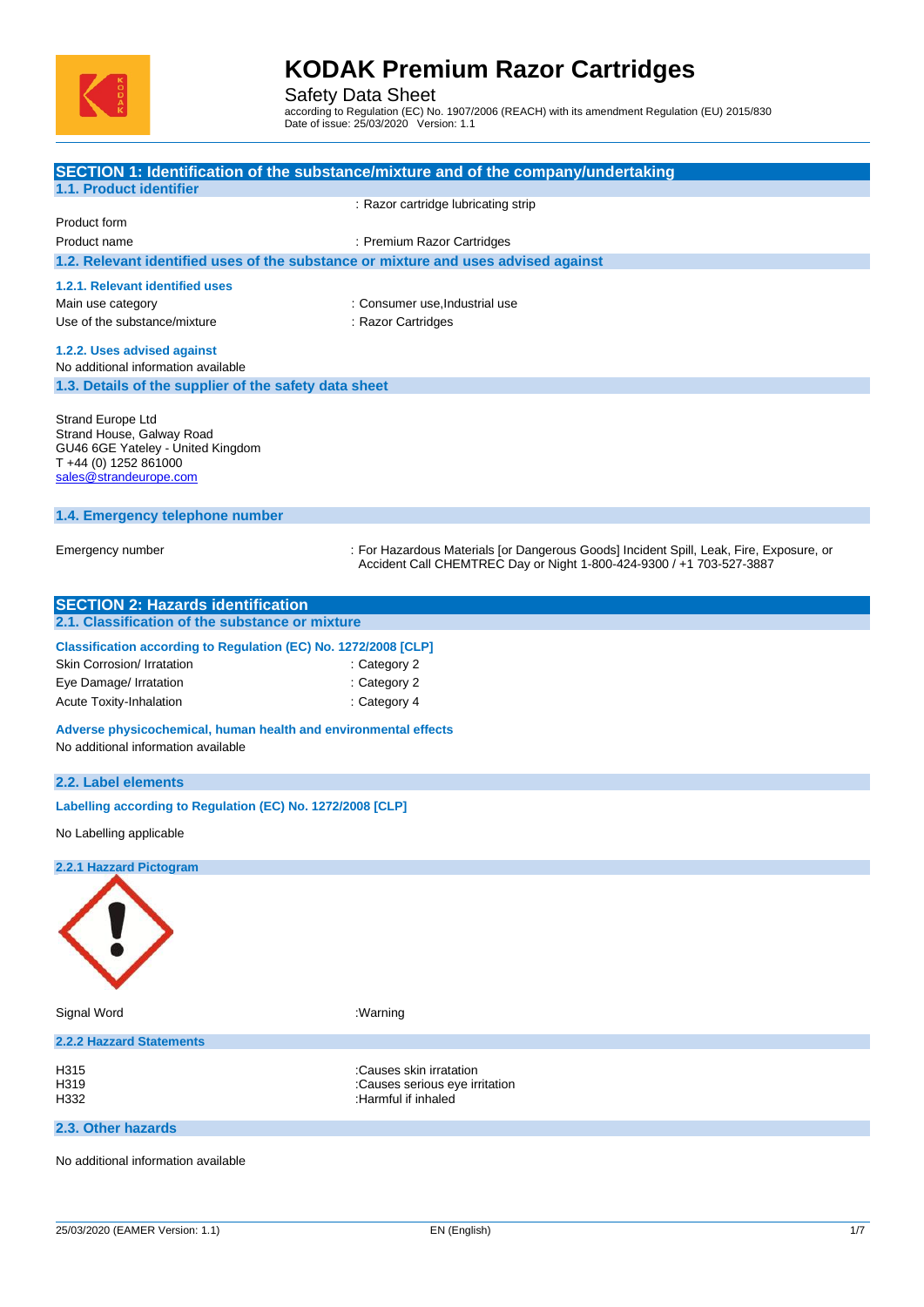Safety Data Sheet

according to Regulation (EC) No. 1907/2006 (REACH) with its amendment Regulation (EU) 2015/830

# **SECTION 3: Composition/information on ingredients**

## **3.1. Substances**

Not applicable **3.2. Mixtures**

| <b>Name</b>                    | <b>Product identifier</b>                  | $\frac{9}{6}$ | <b>Classification according to</b><br><b>Regulation (EC) No.</b><br>1272/2008 [CLP]             |
|--------------------------------|--------------------------------------------|---------------|-------------------------------------------------------------------------------------------------|
| Polyethylenegtycol             | (CAS-No.) 25322-68-3<br>(EC-No.) 200-849-9 | 50            | Not Classified                                                                                  |
| Poly(styrene)                  | (CAS-No.) 9003-53-6<br>(EC-No.) 500-008-9  | $30 - 40$     | Flammable Liquids. 3, H226<br>Skin Corr. 2 H315<br>Eye Damage/irr.2A, H319<br>Acute Tox.4, H332 |
| Stearic Acid                   | (CAS-No.) 57-11-4<br>(EC-No.) 200-313-4    | 3             | Not Classified                                                                                  |
| Calcium carbonate              | (CAS-No.) 471-34-1<br>(EC-No.) 207-439-9   | 2             | Not Classified                                                                                  |
| Calcium distearate             | (CAS-No.) 1592-23-0<br>(EC-No.) 216-472-8  | 2             | Not Classified                                                                                  |
| Carboxymethyl cellulose sodium | (CAS-No.) 9004-32-4<br>(EC-No.) 900-432-4  | $1 - 5$       | Not Classified                                                                                  |
| Aloe vera, ext                 | (CAS-No.) 85507-69-3<br>(EC-No.) 287-390-8 | $1 - 5$       | Not Classified                                                                                  |
| Glycerol                       | (CAS-No.) 56-81-5<br>(EC-No.) 200-289-5    | $1 - 2$       | Not Classified                                                                                  |
| Vitamin E                      | (CAS-No.) 1406-66-2<br>(EC-No.) 200-201-5  | $1 - 2$       | Not Classified                                                                                  |
| Citic acid                     | (CAS-No.) 77-92-9<br>(EC-No.) 201-069-1    | 1             | Not Classified                                                                                  |
| Glycerly monostearate          | (CAS-No.) 31566-31-1<br>(EC-No.) 250-705-4 | $\mathbf{1}$  | Not Classified                                                                                  |
| Titanium dioxide               | (CAS-No.) 13463-67-7<br>(EC-No.) 236-675-5 | $0.5 - 0.9$   | Not Classified                                                                                  |
| C.I Pigment green 7            | (CAS-No.) 1328-53-6<br>(EC-No.)215-524-7   | $0.1 - 0.5$   | Not Classified                                                                                  |

Full text of H-statements: see section 16

| <b>SECTION 4: First aid measures</b>                                            |                                                                                                                   |
|---------------------------------------------------------------------------------|-------------------------------------------------------------------------------------------------------------------|
| 4.1. Description of first aid measures                                          |                                                                                                                   |
| First-aid measures general                                                      | : If you feel unwell, seek medical advice, show the safety Data sheet (SDS) where possible.                       |
| First-aid measures after inhalation                                             | : Remove person to fresh air and keep comfortable for breathing.                                                  |
| First-aid measures after skin contact                                           | : Gently wash with plenty of soap and water.                                                                      |
| First-aid measures after eye contact                                            | : Rinse eyes with water as a precaution. If eye irritation persists: Get medical<br>advice/attention.             |
| First-aid measures after ingestion                                              | : If swallowed, seek medical advice immediately and show this show the safety Data sheet<br>(SDS) where possible. |
| 4.2. Most important symptoms and effects, both acute and delayed                |                                                                                                                   |
| Symptoms/effects                                                                | : Not expected to present a significant hazard under anticipated conditions of normal use.                        |
| Symptoms/effects after inhalation                                               | : None under normal use.                                                                                          |
| Symptoms/effects after skin contact                                             | : Not expected to present a significant hazard under anticipated conditions of normal use.                        |
| 4.3. Indication of any immediate medical attention and special treatment needed |                                                                                                                   |
| Treat symptomatically.                                                          |                                                                                                                   |

Symptoms may be delayed.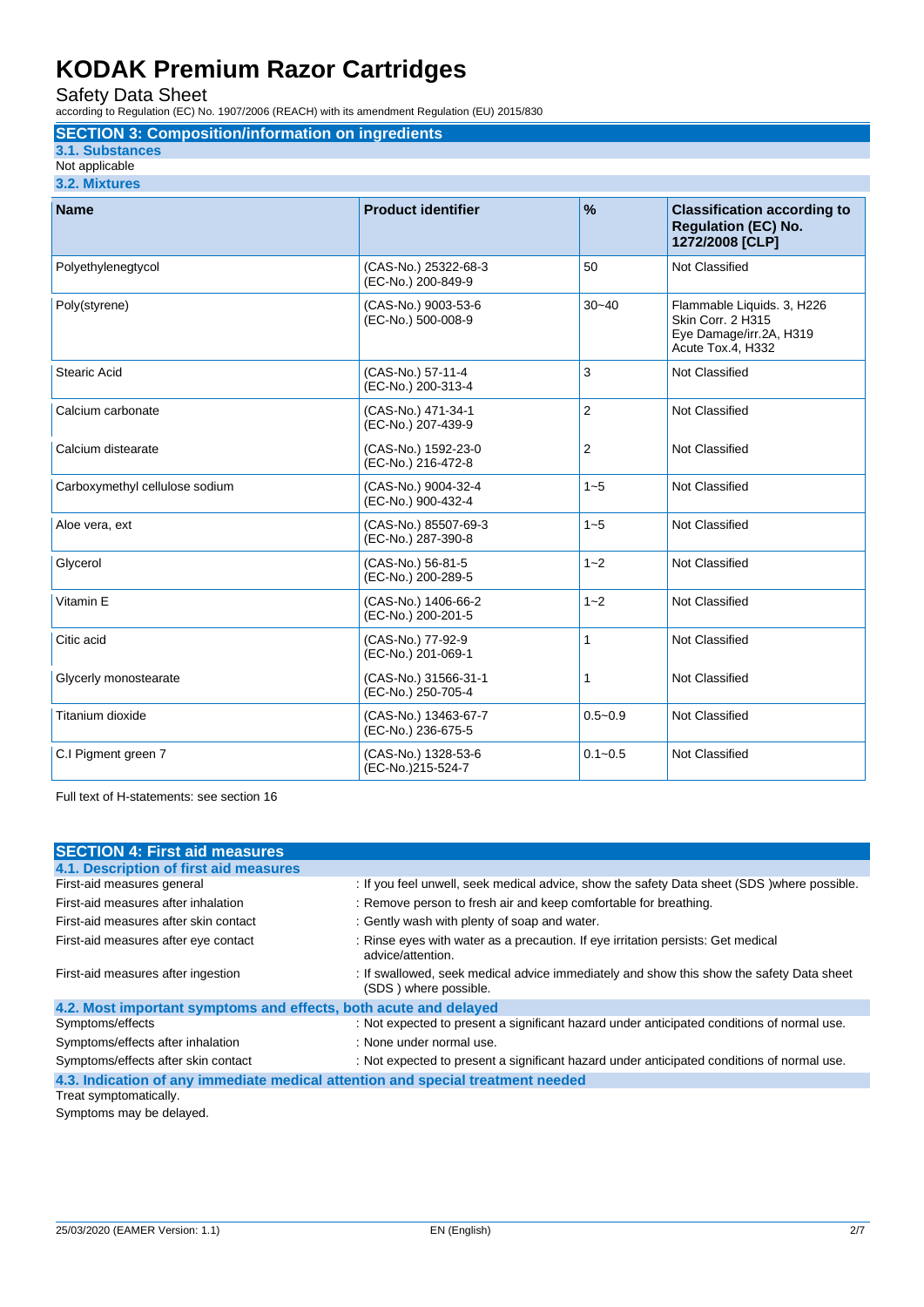## Safety Data Sheet

according to Regulation (EC) No. 1907/2006 (REACH) with its amendment Regulation (EU) 2015/830

| <b>SECTION 5: Firefighting measures</b>                    |                                                                                                 |
|------------------------------------------------------------|-------------------------------------------------------------------------------------------------|
| 5.1. Extinguishing media                                   |                                                                                                 |
| Suitable extinguishing media                               | : Use extinguishing media appropriate for surrounding fire.                                     |
| Unsuitable extinguishing media                             | : None.                                                                                         |
| 5.2. Special hazards arising from the substance or mixture |                                                                                                 |
| Fire hazard                                                | : No fire hazard.                                                                               |
| Explosion hazard                                           | : Product is not explosive.                                                                     |
| 5.3. Advice for firefighters                               |                                                                                                 |
| Precautionary measures fire                                | : No special measures required.                                                                 |
| Firefighting instructions                                  | : Use extinguishing agent suitable for surrounding fire.                                        |
| Protection during firefighting                             | : Do not enter fire area without proper protective equipment, including respiratory protection. |

| <b>SECTION 6: Accidental release measures</b>                            |                          |
|--------------------------------------------------------------------------|--------------------------|
| 6.1. Personal precautions, protective equipment and emergency procedures |                          |
| General measures                                                         | : None under normal use. |

#### **6.1.1. For non-emergency personnel**

No additional information available

# **6.1.2. For emergency responders**

No additional information available

#### **6.2. Environmental precautions** No additional information available

**6.3. Methods and material for containment and cleaning up**

## No additional information available

#### **6.4. Reference to other sections**

For further information refer to section 8: "Exposure controls/personal protection". For disposal of solid materials or residues refer to section 13 : "Disposal considerations".

# **SECTION 7: Handling and storage**

**7.1. Precautions for safe handling**

No additional information available

**7.2. Conditions for safe storage, including any incompatibilities** No additional information available

# **7.3. Specific end use(s)**

No additional information available

#### **SECTION 8: Exposure controls/personal protection 8.1. Control parameters**

## **8.1.1 Occupational Exposure Limit values**

|                                |                        | <b>Limit value-Eight hours</b> |       | <b>Limit value- Short term</b> |                |  |
|--------------------------------|------------------------|--------------------------------|-------|--------------------------------|----------------|--|
| <b>Component</b>               | <b>Country/ Region</b> | ppm                            | Mg/m3 | ppm                            | Mg/m3          |  |
|                                | Latvia                 | ٠                              | 6     | ٠                              |                |  |
| Calcium carbonate              | Ireland                | ۰                              | 10    | ٠                              |                |  |
| 471-34-1                       | France                 | $\blacksquare$                 | 10    | ٠                              | $\blacksquare$ |  |
|                                | Australia              | ٠                              | 10    |                                |                |  |
|                                | South Korea            |                                | 10    |                                |                |  |
|                                | Ireland                | ۰                              | 10    | ۰                              | $\blacksquare$ |  |
| Glycerol<br>$56 - 81 - 5$      | Germany (DFG)          | ۰                              | 50    | ۰                              | 100            |  |
|                                | Belgium                | ۰                              | 10    |                                |                |  |
|                                | Australia              | ٠                              | 10    | ٠                              |                |  |
|                                | South Korea            | $\blacksquare$                 | 10    | ٠                              | $\blacksquare$ |  |
| Titanium dioxide<br>13463-67-7 | Ireland                | ۰                              | 10    | ٠                              | $\blacksquare$ |  |
|                                | France                 | ۰                              | 11    | ۰                              |                |  |
|                                | Denmark                | $\blacksquare$                 | 6     | $\blacksquare$                 | 12             |  |
|                                | Australia              | ۰                              | 10    | $\overline{\phantom{a}}$       | $\blacksquare$ |  |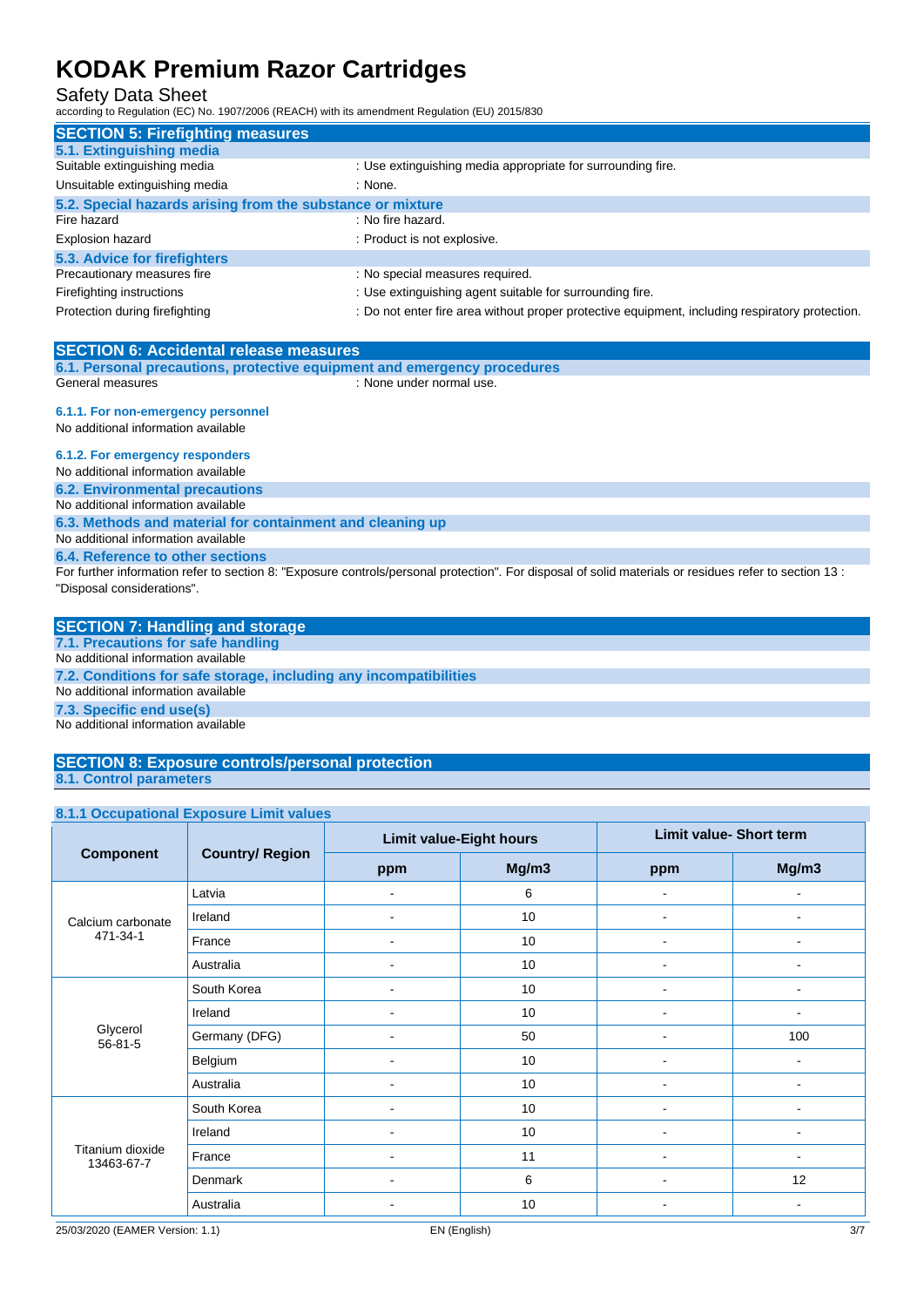Safety Data Sheet

according to Regulation (EC) No. 1907/2006 (REACH) with its amendment Regulation (EU) 2015/830

| 8.2. Exposure controls                                     |                                                         |                |  |                    |  |                   |
|------------------------------------------------------------|---------------------------------------------------------|----------------|--|--------------------|--|-------------------|
| <b>Hand protection:</b>                                    |                                                         |                |  |                    |  |                   |
| When exposure limits are exceeded or if irritation ocurrs; |                                                         |                |  |                    |  |                   |
| <b>Type</b>                                                | <b>Material</b>                                         | Thickness (mm) |  | <b>Penetration</b> |  | <b>Standard</b>   |
| Disposable gloves                                          | Polyvinylchloride<br>(PVC)                              |                |  |                    |  | <b>EN ISO 374</b> |
| Eye protection:                                            |                                                         |                |  |                    |  |                   |
| When exposure limits are exceeded or if irritation ocurrs; |                                                         |                |  |                    |  |                   |
| <b>Type</b>                                                | <b>Characteristics</b><br><b>Standard</b><br><b>Use</b> |                |  |                    |  |                   |
| Safety glasses with side shields<br><b>EN 166</b><br>clear |                                                         |                |  |                    |  |                   |

#### **Personal protective equipment symbol(s):**



| <b>SECTION 9: Physical and chemical properties</b>         |                       |  |  |  |  |
|------------------------------------------------------------|-----------------------|--|--|--|--|
| 9.1. Information on basic physical and chemical properties |                       |  |  |  |  |
| Physical state                                             | : Solid               |  |  |  |  |
| Colour                                                     | : Green               |  |  |  |  |
| Odour                                                      | : odourless.          |  |  |  |  |
| Odour threshold                                            | : No data available   |  |  |  |  |
| pH                                                         | : No data available   |  |  |  |  |
| Relative evaporation rate (butylacetate=1)                 | : No data available   |  |  |  |  |
| Melting point                                              | : >20                 |  |  |  |  |
| Freezing point                                             | : No data available   |  |  |  |  |
| Boiling point                                              | : >35                 |  |  |  |  |
| Flash point                                                | : No data available   |  |  |  |  |
| Auto-ignition temperature                                  | : No data available   |  |  |  |  |
| Decomposition temperature                                  | : No data available   |  |  |  |  |
| Flammability (solid, gas)                                  | : No data available   |  |  |  |  |
| Vapour pressure                                            | : Not applicable      |  |  |  |  |
| Relative vapour density at 20 °C                           | : Not applicable      |  |  |  |  |
| Relative density                                           | : No data available   |  |  |  |  |
| Solubility                                                 | : insoluble in water. |  |  |  |  |
| Log Pow                                                    | : No data available   |  |  |  |  |
| Viscosity, kinematic                                       | : No data available   |  |  |  |  |
| Viscosity, dynamic                                         | : No data available   |  |  |  |  |
| <b>Explosive properties</b>                                | : No data available   |  |  |  |  |
| Oxidising properties                                       | : No data available   |  |  |  |  |
| <b>Explosive limits</b>                                    | : No data available   |  |  |  |  |

## **9.2. Other information**

No additional information available

| <b>SECTION 10: Stability and reactivity</b>                                        |
|------------------------------------------------------------------------------------|
| <b>10.1. Reactivity</b>                                                            |
| The product is non-reactive under normal conditions of use, storage and transport. |
| <b>10.2. Chemical stability</b>                                                    |
| Stable under normal conditions and storage conditions.                             |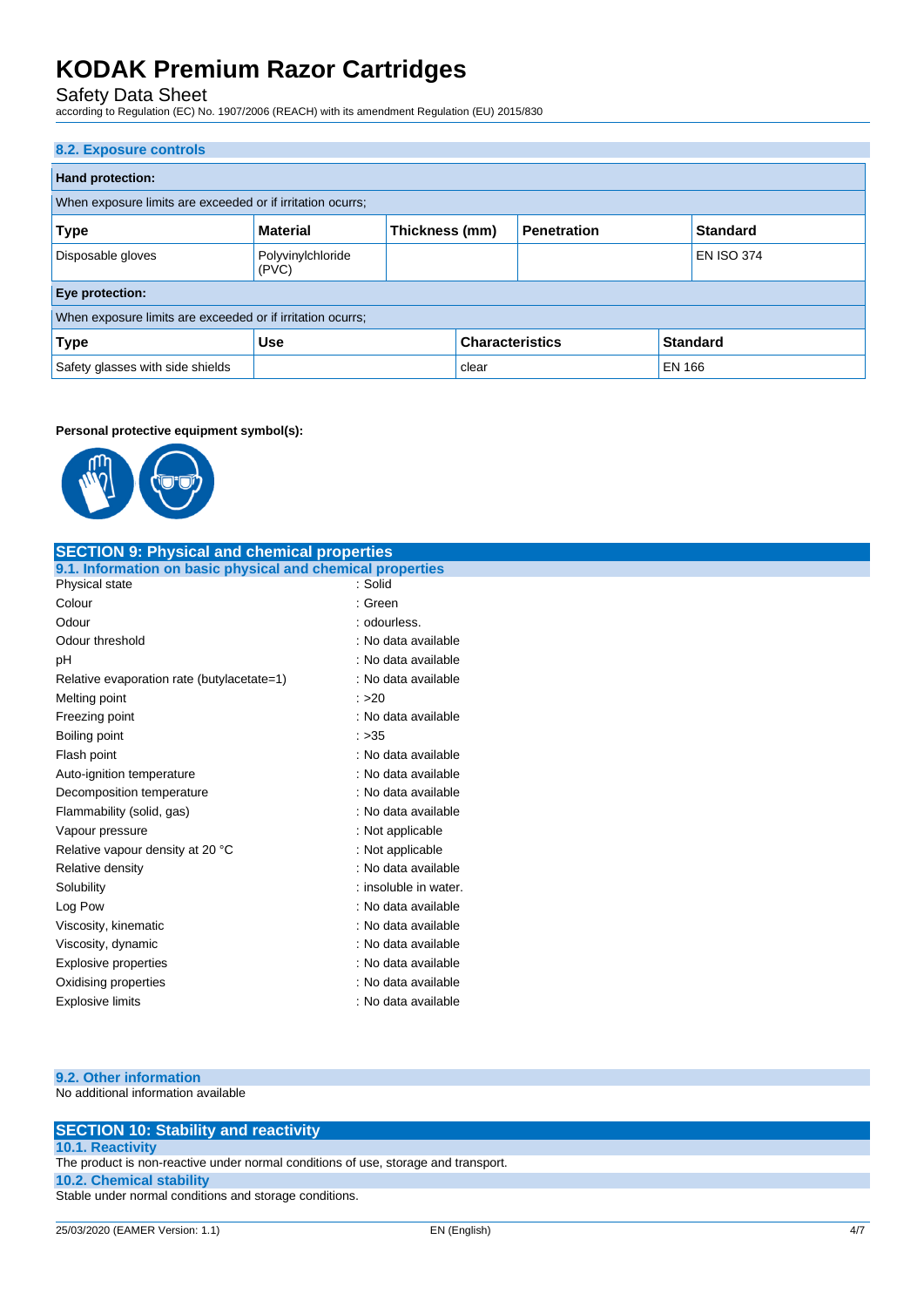# Safety Data Sheet

according to Regulation (EC) No. 1907/2006 (REACH) with its amendment Regulation (EU) 2015/830

## **10.3. Possibility of hazardous reactions**

In contact with oxidants causes severe reactions and may cause fire or explosion.

**10.4. Conditions to avoid** Incompatable materials, heat, flame and spark.

### **10.5. Incompatible materials**

Oxidents, alkali metals, alkaline earth metals and aluminium. Metal alkoxides, furfuryl alcohol, acetaldehyde, nitric acid, nitrate, nitrite, oxyacid salt halogen and inorganic peroxide.

**10.6. Hazardous decomposition products**

No additional information available

#### **SECTION 11: Toxicological information 11.1. Information on toxicological effects**

#### **11.1. 1 Acute toxitity**

| <b>Component</b>               | Cas No:       | LD50 (oral)         | LD50 (dermal)       | LC50 (inhalation, 4h) |
|--------------------------------|---------------|---------------------|---------------------|-----------------------|
| Calcium carbonate              | 471-34-1      | 6450mg/Kg(Rat)      | Not classified      | Not classified        |
| Stearic Acid                   | $57-11-4$     | Not classified      | >5000mg/Kg(Rabbit)  | Not classified        |
| Citic acid                     | 77-92-9       | 3000mg/Kg(Rat)      | Not classified      | Not classified        |
| Glycerol                       | $56 - 81 - 5$ | 12600mg/Kg(Rat)     | >10000mg/Kg(Rabbit) | Not classified        |
| Carboxymethyl cellulose sodium | 9004-32-4     | 27000mg/Kg(Rat)     | >2000mg/Kg(Rabbit)  | $>5.8$ mg/Kg(Rat)     |
| Calcium distearate             | 1592-23-0     | $>10000$ mg/Kg(Rat) | Not classified      | Not classified        |

#### **11.1. 2 Carcinogenicity**

| <b>ID</b>                                 | Cas No:                           | <b>Component</b>                | <b>IARC</b> | <b>NTP</b>     |  |
|-------------------------------------------|-----------------------------------|---------------------------------|-------------|----------------|--|
| 2                                         | 9003-53-6                         | Poly(styrene)                   | Category 3  | Not classified |  |
| 12                                        | 13463-67-7                        | Titanium dioxide                | Category 2B | Not classified |  |
| Skin corrosion/irritation                 |                                   | : Causes skin irritation        |             |                |  |
| Serious eye damage/irritation             |                                   | : Causes serious eye irritation |             |                |  |
|                                           | Respiratory or skin sensitisation | : Not classified                |             |                |  |
| Germ cell mutagenicity                    |                                   | : Not classified                |             |                |  |
| Carcinogenicity                           |                                   | : Not classified                |             |                |  |
| Reproductive toxicity<br>: Not classified |                                   |                                 |             |                |  |
| STOT-single exposure<br>: Not classified  |                                   |                                 |             |                |  |
| STOT-repeated exposure                    | : Not classified                  |                                 |             |                |  |
| Aspiration hazard<br>: Not classified     |                                   |                                 |             |                |  |

| <b>SECTION 12: Ecological information</b>                    |                  |  |
|--------------------------------------------------------------|------------------|--|
| 12.1. Toxicity                                               |                  |  |
|                                                              | : Not classified |  |
| Hazardous to the aquatic environment, short-term<br>(acute)  |                  |  |
| Hazardous to the aquatic environment, long-term<br>(chronic) | : Not classified |  |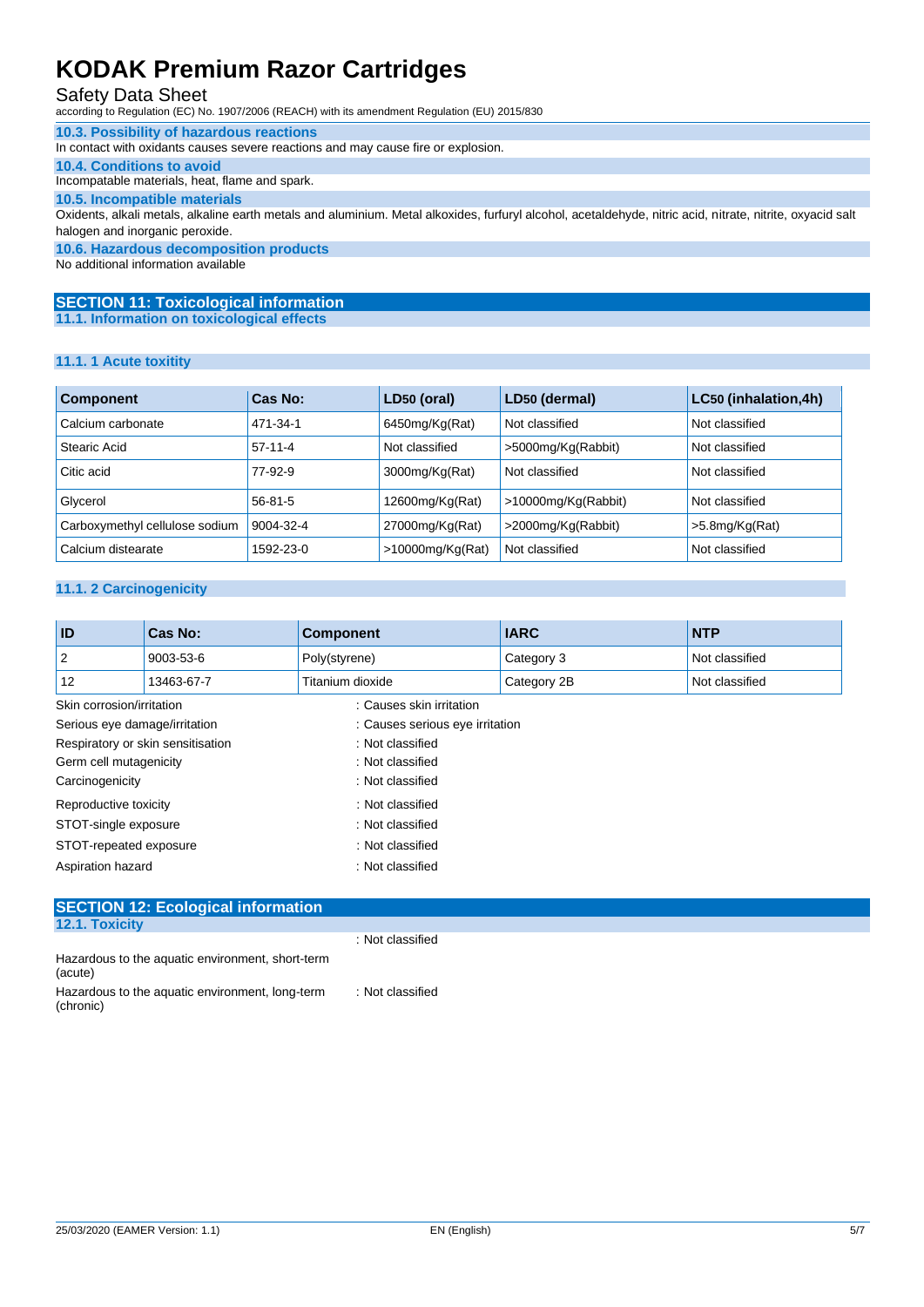# Safety Data Sheet

according to Regulation (EC) No. 1907/2006 (REACH) with its amendment Regulation (EU) 2015/830

| <b>Component</b>                  | Cas No:   | <b>Fish</b>           | <b>Crustacans</b>    | Agae           |
|-----------------------------------|-----------|-----------------------|----------------------|----------------|
| Glycerol                          | 56-81-5   | LC50: 68100mg/L (96h) | Not classified       | Not classified |
| Carboxymethyl cellulose<br>sodium | 9004-32-4 | Not classified        | EC50: 87.3mg/L (48h) | Not classified |

### **12.2. Persistence and degradability**

| <b>Component</b>      | <b>Cas No:</b> | Persistence (water/soil) | Persistence (air) |
|-----------------------|----------------|--------------------------|-------------------|
| Titanium dioxide      | 13463-67-7     | High                     | High              |
| Polyethylenegtycol    | 25322-68-3     | Low                      | Low               |
| Glycerly monostearate | 31566-31-1     | Low                      | Low               |
| <b>Stearic Acid</b>   | $57-11-4$      | Low                      | Low               |
| Citic acid            | 77-92-9        | Low                      | Low               |
| Poly(styrene)         | 9003-53-6      | High                     | High              |

## **12.3. Bioaccumulative potential**

| <b>Component</b>      | Cas No:    | <b>Bioaccumulative Potential</b> | <b>Comments</b>    |
|-----------------------|------------|----------------------------------|--------------------|
| C.I. Pigment green 7  | 1328-53-6  | Low                              | $BCF=74$           |
| Titanium dioxide      | 13463-67-7 | Low                              | $BCF=74$           |
| Polyethylene gtycol   | 25322-68-3 | Low                              | Log Kow= $-1.1996$ |
| Glycerly monostearate | 31566-31-1 | High                             | Log Kow=6.6162     |
| Stearic Acid          | $57-11-4$  | Low                              | Log Kow= $8.23$    |
| Citic acid            | 77-92-9    | Low                              | Log Kow= $-1.7$    |
| Poly(styrene)         | 9003-53-6  | Medium                           | <b>BCF=821</b>     |

## **12.4. Mobility in soil**

| <b>Component</b>      | Cas No:    | <b>Mobility in soil</b> | <b>Soil Organic Carbon- Water</b><br>partitioning Coefficient (Koc) |
|-----------------------|------------|-------------------------|---------------------------------------------------------------------|
| Titanium dioxide      | 13463-67-7 | Low                     | 23.74                                                               |
| Polyethylene gtycol   | 25322-68-3 | High                    |                                                                     |
| Glycerly monostearate | 31566-31-1 | Low                     | 486.6                                                               |
| Stearic Acid          | $57-11-4$  | Low                     | 11670                                                               |
| Citic acid            | 77-92-9    | Low                     | 10                                                                  |
| Poly(styrene)         | 9003-53-6  | Low                     | 517.8                                                               |

## **12.5. Results of PBT and vPvB assessment**

### No additional information available

**12.6. Other adverse effects**

No additional information available

# **SECTION 13: Disposal considerations**

**13.1. Waste treatment methods** No additional information available